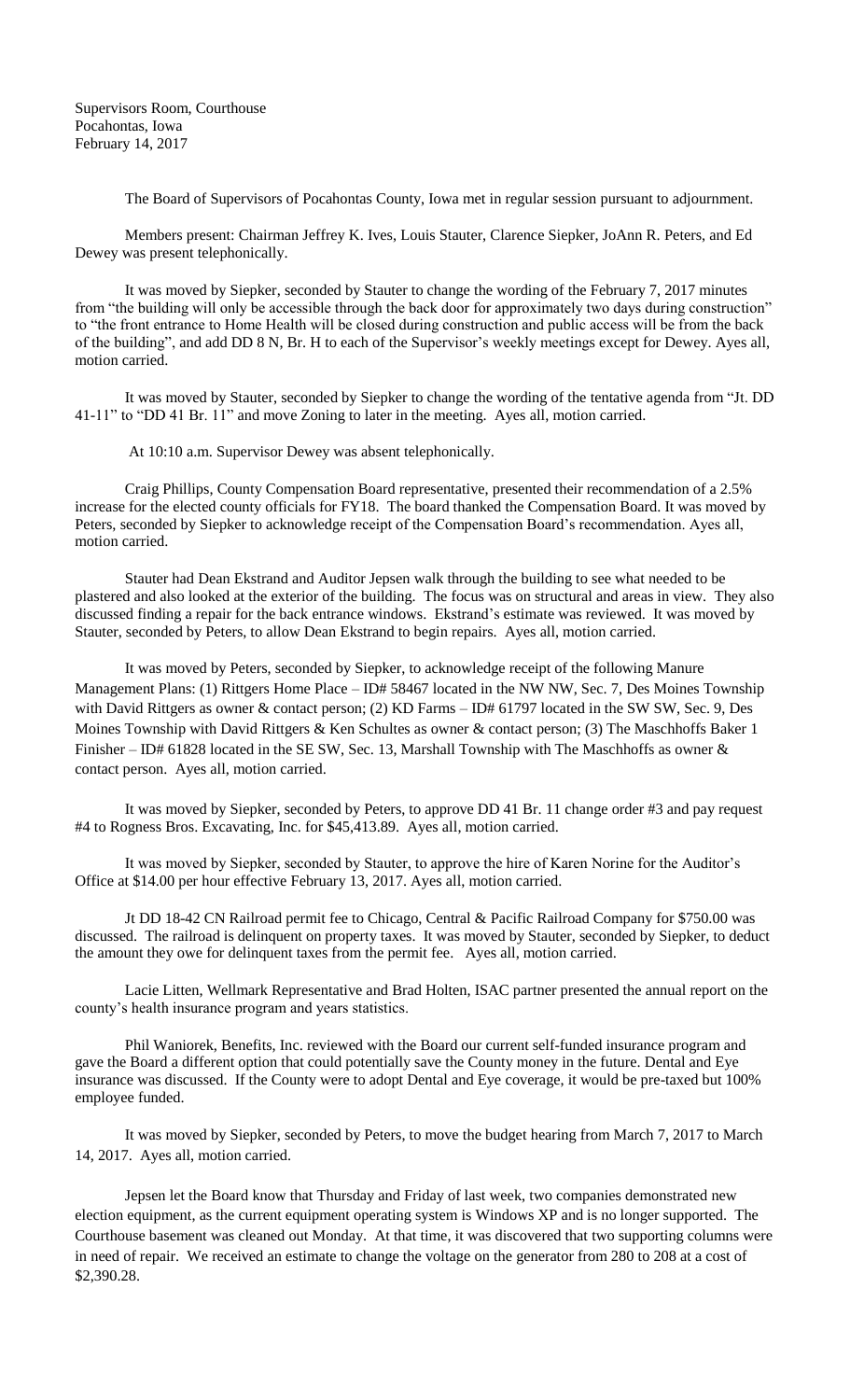The Board continued discussion on how to proceed with the Zoning department. No decision was made; It was tabled until next week.

The following Claims were audited and allowed:

| A Plus Auto            | Parts                             | 199.06         | $\mathbf 1$    |
|------------------------|-----------------------------------|----------------|----------------|
| AT&T                   | Phone                             | 41.38          | $\mathbf 1$    |
| Ability Network        | Services                          | 101.00         | $\mathbf 1$    |
| Adv Systems            | Copier Ex                         | 139.36         | $\mathbf 1$    |
| Ag Partners            | Fuel                              | 1783.30        | $\mathbf 1$    |
| Alliant Energy         | Utilities                         | 780.00         | $\mathbf 1$    |
| <b>APCO</b>            | Copier Ex                         | 276.00         | $\mathbf 1$    |
| Arnold Motor           | Parts                             | 446.13         | $\mathbf 1$    |
| Baymont Inn & Suites   | room/JR/school                    | 75.65          | $\mathbf 1$    |
| B H Energy             | Gas                               | 664.73         | $\mathbf 1$    |
| Bomgaars               | Supplies                          | 234.83         | $\mathbf 1$    |
| BV Co Journal          | Publications                      | 674.01         | $\overline{4}$ |
| Cal Co ECA             | Utilities                         | 59.90          | $\mathbf 1$    |
| Campbell Supply        | Parts                             | 491.46         | $\mathbf 1$    |
| Carpenter Uniform      | Uniforms                          | 299.71         | $\mathbf{1}$   |
| CID                    | Supplies                          | 202.40         | $\mathbf{1}$   |
| Central Salt           | Icing Salt                        | 1698.48        | $\mathbf 1$    |
| CenturyLink            | Phone                             | 1705.67 14     |                |
| J Conlin               | Mileage/Phone REMB                | 25.00          | $\mathbf 1$    |
| Counsel                | Supplies                          | 354.75         | $\overline{4}$ |
| O Cressler             | Meal Ex                           | 9.32           | $\mathbf 1$    |
| Cummins Central        | Maintenance                       | 276.80         | $\mathbf 1$    |
| B Dahl                 | Mileage/Phone REMB                | 292.05         | 2              |
| DD 41, Branch 11       | SL 21/22 rd crossing              | 51840.00       | $\mathbf 1$    |
| Deyta                  | HHCahps Fee                       | 95.00          | $\mathbf 1$    |
| Dollar Gen             | Supplies                          | 19.75          | $\mathbf 1$    |
| Electronic Eng         | Repairs                           | 612.35         | $\mathbf 1$    |
| Evertek                | Internet                          | 18.00          | $\mathbf 1$    |
| Farm & Home            | Supplies                          | 1282.57        | $\overline{4}$ |
| FEIER ENTERPRISES, INC | Ldr Wrkshp                        | 1445.00        | $\mathbf 1$    |
| D Feistner             | Legal Ser                         | 1880.81        | $\mathbf 1$    |
| D Ferguson             | Mileage/Phone REMB                | 193.60         | $\mathbf{2}$   |
| Linda E Ferguson       | hrs worked                        | 3825.00        | $\mathbf{1}$   |
| D Fitchett             | Phone REMB                        | 25.00          | $\mathbf 1$    |
| City-Fonda             | Utilities                         | 204.49         | $\mathbf 1$    |
| Force America          | Parts                             | 1497.43        | $\mathbf 1$    |
| Foster's Frame         | Services                          | 210.00         | $\mathbf{1}$   |
| Genesis Development    | janitorial srvc                   | 750.00         | $\mathbf 1$    |
| Gilmore City           | Utilities                         | 259.85         | $\mathbf 1$    |
| Godbersen Const Const  | Repairs                           | 10703.04       | $\mathbf 1$    |
| Great Am Fin           | Copier Lease                      | 70.73          | $\mathbf 1$    |
| Grout Scouts           | N of Laurens/dip & 2 pipe 7440.00 |                | $\mathbf 1$    |
| Janis Hanson           | hours worked                      | 4590.00        | $\mathbf 1$    |
| C Harmon               | <b>BOH</b>                        | 20.00          | $\mathbf 1$    |
| Holiday Inn            | Lodging                           | 214.00         | $\mathbf 1$    |
| IState Truck           | Supplies                          | 97.73          | $\mathbf 1$    |
| IA APCO                | Training                          | 340.00         | $\mathbf 1$    |
| ICCC                   | schooling                         | 1758.50        | $\mathbf 1$    |
| ICRA                   | Dues/Services                     | 200.00         | $1\,$          |
| IA DOT                 | Services                          | 55.00          | $\mathbf 1$    |
| IA Immunization        | Dues                              | 100.00         | $\mathbf 1$    |
| IA Lakes Elec          | Utilities                         | 303.25         | $\mathbf 1$    |
|                        |                                   |                | $\mathbf 1$    |
| IENA<br>IA Prison Ind  | Conference                        | 85.00<br>64.00 | $\mathbf 1$    |
|                        | Signs                             |                | $\mathbf 1$    |
| IACCVSO                | Training/Dues                     | 60.00          | $\mathbf 1$    |
| ID Zone                | Supplies                          | 130.00         | $\mathbf 1$    |
| Inter Battery          | Batteries                         | 144.65         | $\mathbf 1$    |
| ISU                    | Training                          | 150.00         |                |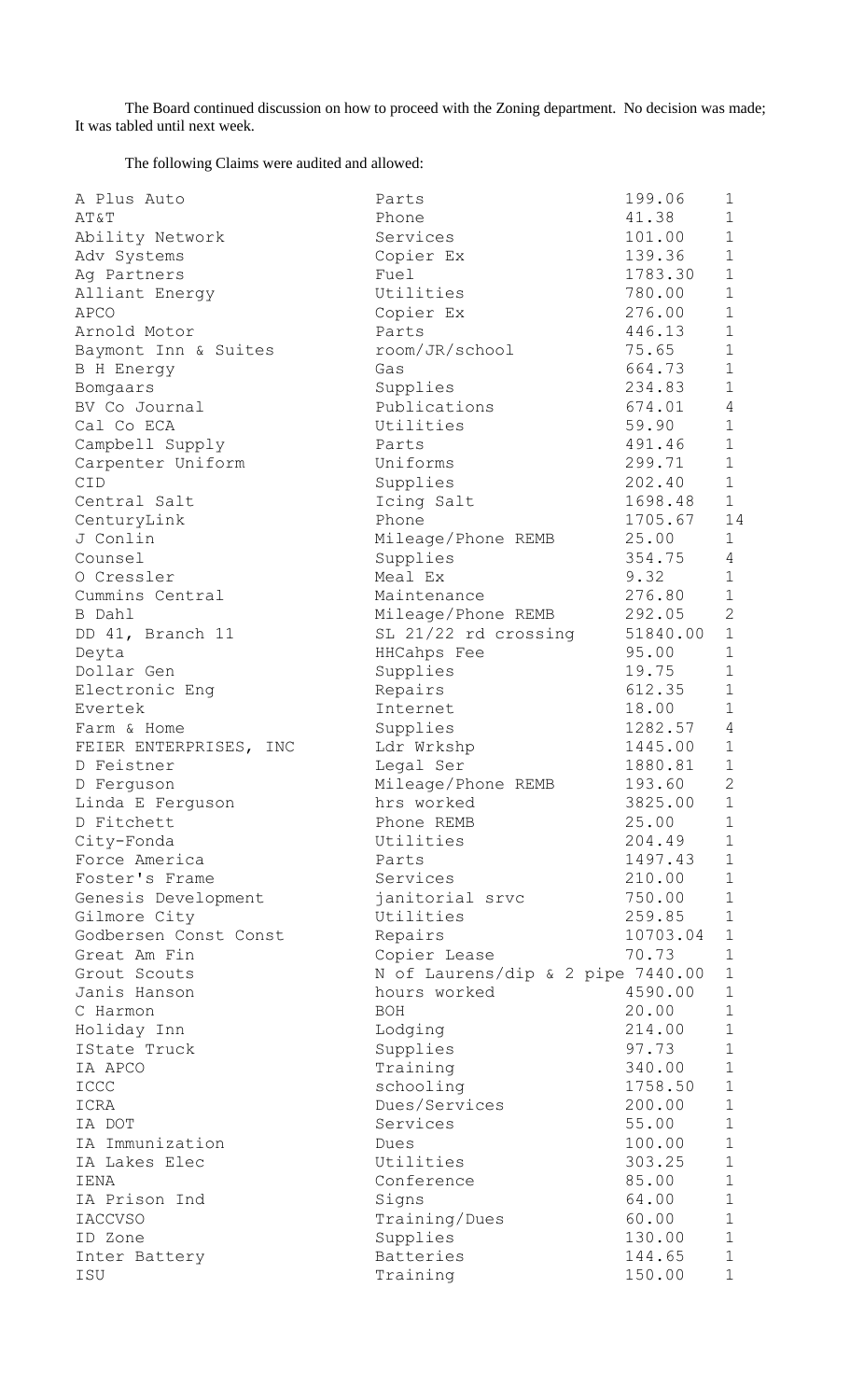| K Jepsen                  | mileage & lodging       | 256.00   | 1                |
|---------------------------|-------------------------|----------|------------------|
| K Jepsen                  | voice recorder          | 84.79    | $\mathbf 1$      |
| R Jergens                 | Mileage/Phone REIM      | 412.95   | $\mathbf 1$      |
| JL Time & Attend          | Rental                  | 226.13   | $\mathbf 1$      |
| Client                    | Services                | 30.00    | $\mathbf 1$      |
| Johnston Auto             | Supplies                | 54.72    | $\mathbf 1$      |
| Keltek                    | Services                | 5654.46  | $\mathbf 1$      |
| Client                    | Services                | 30.00    | $\mathbf 1$      |
| Laurens Municipal         | Utilities               | 359.98   | $\mathbf 1$      |
| Laurens Plumbing          | Supplies                | 193.05   | 2                |
| Laurens Sun               | Publications            | 995.10   | $\overline{5}$   |
| Law Enforcement Sys Inc   | reporting system        | 55.00    | $\mathbf 1$      |
| Liberty Tire              | Tire Recycling          | 251.85   | $\mathbf{2}$     |
| Logan Contractor Supp Inc | expansion joints repair | 550.00   | $\mathbf 1$      |
| Machine Shop              | Services                | 580.45   | $\overline{2}$   |
| Mail Servcs               | Print/Postage           | 202.64   | $\mathbf 1$      |
| Mangold Environ           | Water Tests             | 137.25   | $\mathbf{1}$     |
| Martin Marietta           | Rdstone                 | 10320.48 | $\mathbf{1}$     |
| Carol McLain              | hrs worked              | 4252.50  | $\mathbf 1$      |
| Mediacom                  | Internet                | 394.90   | $\mathbf 1$      |
| Menards                   | Supplies                | 33.95    | $\mathbf 1$      |
| K Metzger                 | Phone/Mileage REMB      | 460.95   | $\mathbf{2}$     |
| MidAmeri Energy           | Utilities               | 150.16   | $\overline{2}$   |
| Midwest Wheel             | Supplies                | 47.46    | $\mathbf 1$      |
| P Mooney                  | Phone REIM              | 25.00    | $\mathbf 1$      |
| Murphy Tractor            | Parts                   | 581.00   | $\mathbf 1$      |
| Nature-Watch              | Supplies                | 63.70    | $\mathbf 1$      |
| <b>NENA: 911</b>          | Dues                    | 137.00   | $\mathbf 1$      |
| Next Gen Tech             | Comp Main               | 8066.82  | 5                |
| Northland Prod            | Supplies                | 208.95   | $\mathbf 1$      |
| NW Comm                   | Internet                | 27.95    | $\mathbf{1}$     |
| Office Elements           | Supplies                | 1853.24  | 15               |
| Office Systems            | Copier Main             | 50.47    | $\mathbf 1$      |
| PAC Manufact Co           | Sign                    | 43.20    | 1                |
| Palmer Mutual Tel         | Phone                   | 314.92   | $\mathbf 1$      |
| City-Palmer               | Utilities/RUT/FTM       | 88.00    | $\mathbf 1$      |
| J Peters                  | BOH/BOS Ex              | 14.50    | $\mathbf 1$      |
| J Peters                  | BOH/BOS Ex              | 338.35   | $\mathbf 1$      |
| C Peterson                | Supplies                | 167.06   | $\mathbf 1$      |
| Pizza Ranch               | Meeting Ex              | 21.98    | $\mathbf 1$      |
| PJ Greufe                 | Services                | 1500.00  | $\mathbf 1$      |
|                           |                         |          | $\mathbf 1$      |
| Po Co Aud                 | ph/engineer             | 58.30    |                  |
| Po Co Ext                 | Services                | 40.00    | $\mathbf 1$<br>5 |
| Po Co Home Care           | Services                | 22517.50 |                  |
| Po Co Pub Health          | Services                | 31.10    | $\mathbf 1$      |
| Po Co Sec Rd              | Fuel/Repairs            | 678.31   | $\mathcal{S}$    |
| Po Co Solid Waste         | Rural Waste             | 8882.99  | $\mathbf 1$      |
| Poca Comm Hospital        | Services                | 8474.77  | $\mathbf{2}$     |
| Poca Fiber                | Internet                | 499.80   | 7                |
| Poca Ford                 | Main Ser                | 35.70    | $\mathbf{1}$     |
| Poca Lumber               | Supplies                | 1190.23  | $\mathbf 1$      |
| Poca Postmaster           | Postage                 | 100.00   | $\mathbf{1}$     |
| City-Pocahontas           | Utilities               | 6066.14  | $\overline{9}$   |
| Powers Funeral            | Services                | 3000.00  | $\mathbf{2}$     |
| Pro Co-Op                 | Fuel/Servcs             | 17547.04 | $\mathcal{S}$    |
| RAM Systems               | Maintenance             | 545.00   | $\mathbf 1$      |
| Record Dem                | Publications            | 1493.11  | $7\phantom{.0}$  |
| Rees Truck                | Parts                   | 604.71   | $\mathbf 1$      |
| S Richardson              | Phone/Mileage REMB      | 75.01    | 2                |
| Rolfe Auto & Farm         | TOW ROPE                | 47.99    | $\mathbf 1$      |
| City-Rolfe                | Utilities               | 415.23   | $\mathbf 1$      |
| Sande Constr              | Services                | 2174.40  | $\mathbf 1$      |
| Schoon Tree               | Services                | 675.00   | $\mathbf{1}$     |